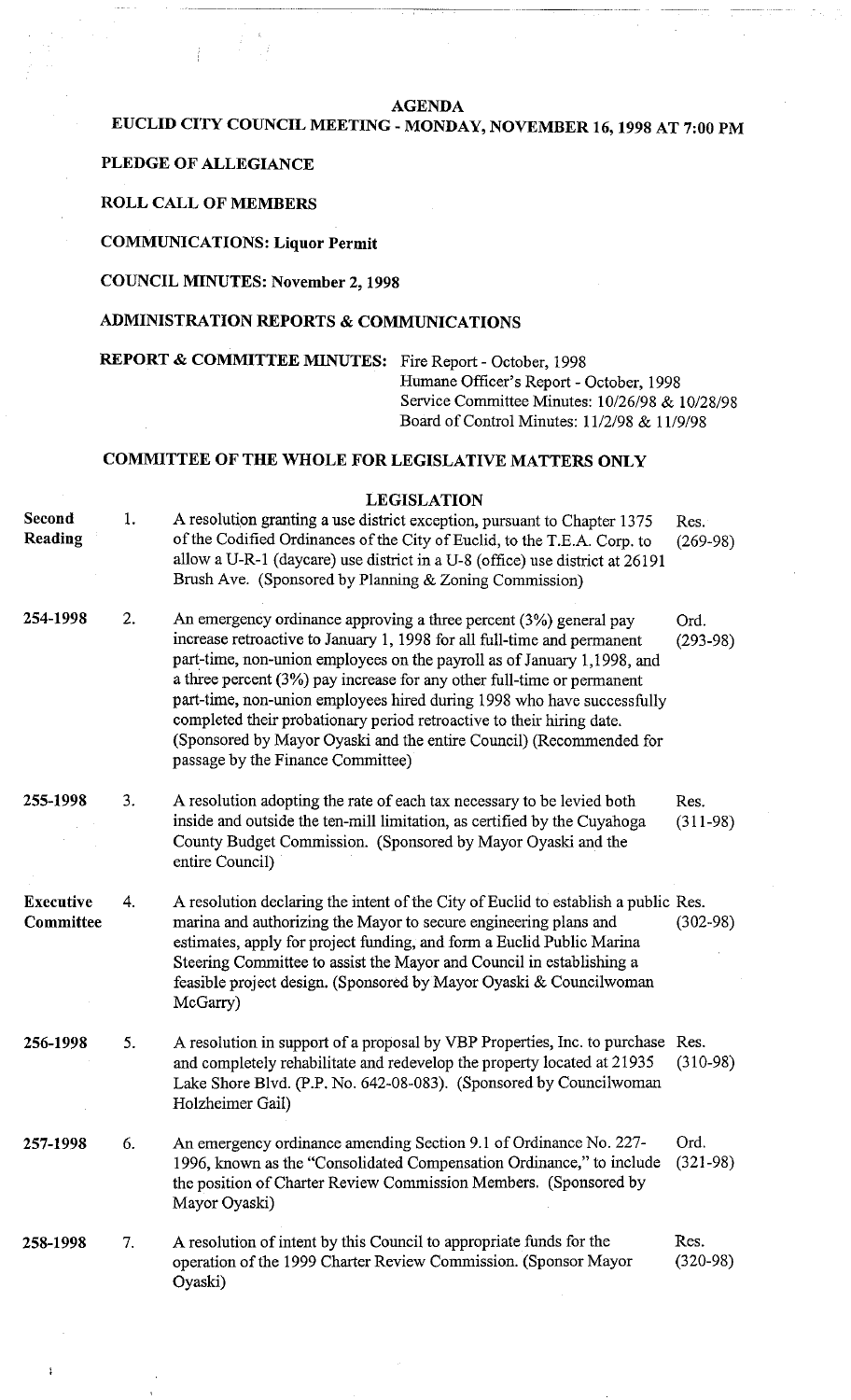| 259-1998                                              | 8.  | An emergency ordinance authorizing the CS&ED Director of the City of<br>Euclid to enter into a contract with HzW Consultants to extend the<br>existing environmental consulting proposal to meet Brownfields program<br>requirements. (Sponsored by Mayor Oyaski)                                                                                                                                                                                                                                 | Ord.<br>$(318-98)$   |
|-------------------------------------------------------|-----|---------------------------------------------------------------------------------------------------------------------------------------------------------------------------------------------------------------------------------------------------------------------------------------------------------------------------------------------------------------------------------------------------------------------------------------------------------------------------------------------------|----------------------|
| 260-1998                                              | 9.  | An emergency ordinance authorizing, empowering and directing the<br>Mayor of the City of Euclid and the CS&ED Director to enter into a<br>Special Renovation Agreement with Ely Crane and Hoist Company,<br>owner of the property located at 1247 E. 222 St., for the provision of a<br>grant in an amount not to exceed \$25,000 for a new concrete entrance and<br>landscaping. (Sponsored by Councilman Korosec)                                                                               | Ord.<br>$(316-98)$   |
| <b>Safety</b><br>Committee                            | 10. | An ordinance amending Section 311.04 of the Traffic Code of the<br>Codified Ordinances of the City of Euclid by the addition of subsections<br>(a) through $(f)$ and the inclusion of definitions $(1)$ through $(4)$ in<br>subsection (e), regarding the use of skateboards and rollerblades.<br>(Sponsored by Councilwoman Miller by request of the Police Chief)                                                                                                                               | Ord.<br>$(301 - 98)$ |
| P&Z<br>Comm. &<br><b>Building</b><br><b>Standards</b> | 11. | An ordinance amending Chapter 1359.07 of the Planning & Zoning Code<br>of the Codified Ordinances of the City of Euclid by the creation of new<br>subsection (c) regulating the operating hours of self-serve car washes.<br>(Sponsored by Councilman Dallos)                                                                                                                                                                                                                                     | Ord.<br>$(319-98)$   |
| 261-1998                                              | 12. | An ordinance authorizing the Mayor, as Ex-Officio Director of Public<br>Safety of the City of Euclid to renew an agreement by and between the<br>Board of County Commissioners and the City of Euclid for participation<br>in the Cuyahoga Regional Information System (hereafter known as<br>"CRIS") for the year 1999 for use in the Police Department, Prosecutor's<br>Office, Law Department and Euclid Municipal Court. (Sponsored by<br>Councilwoman Miller by request of the Police Chief) | Ord.<br>$(303 - 98)$ |
| 262-1998                                              | 13. | An ordinance amending Ord. No. 8-1998 and authorizing the Director of Ord.<br>Parks & Recreation of the City of Euclid to enter into a lease agreement<br>with Euclid Community Concerns for space located at the Shore Cultural<br>Centre at a reduced rental rate. (Sponsored by Councilwoman McGarry<br>by request of the Parks & Recreation Director)                                                                                                                                         | $(304-98)$           |
| 263-1998                                              | 14. | An ordinance amending Ord. No. 8-1998 and authorizing the Director of<br>Parks & Recreation of the City of Euclid to enter into a lease agreement<br>with Euclid Teachers Association for space located at the Shore Cultural<br>Centre at a reduced rental rate. (Sponsored by Councilwoman McGarry<br>by request of the Parks & Recreation Director)                                                                                                                                            | Ord.<br>$(305-98)$   |
| 264-1998                                              | 15. | An ordinance amending Ord. No. 8-1998 and authorizing the Director of<br>Parks & Recreation of the City of Euclid to enter into a lease agreement<br>with Adoption Network of Cleveland for space located at the Shore<br>Cultural Centre at a reduced rental rate. (Sponsored by Councilwoman<br>McGarry by request of the Parks & Recreation Director)                                                                                                                                          | Ord.<br>$(306-98)$   |
| 265-1998                                              | 16. | An ordinance amending Ord. No. 8-1998 and authorizing the Director of<br>Parks & Recreation of the City of Euclid to enter into a lease agreement<br>with American-Slovenian Polka Hall of Fame (Hall of Fame) for space<br>located at the Shore Cultural Centre at a reduced rental rate. (Sponsored<br>by Councilwoman McGarry by request of Parks & Recreation Director)                                                                                                                       | Ord.<br>$(307-98)$   |
|                                                       |     |                                                                                                                                                                                                                                                                                                                                                                                                                                                                                                   |                      |

 $\label{eq:2.1} \frac{1}{2}\sum_{i=1}^n\frac{1}{2}\sum_{j=1}^n\frac{1}{2}\sum_{j=1}^n\frac{1}{2}\sum_{j=1}^n\frac{1}{2}\sum_{j=1}^n\frac{1}{2}\sum_{j=1}^n\frac{1}{2}\sum_{j=1}^n\frac{1}{2}\sum_{j=1}^n\frac{1}{2}\sum_{j=1}^n\frac{1}{2}\sum_{j=1}^n\frac{1}{2}\sum_{j=1}^n\frac{1}{2}\sum_{j=1}^n\frac{1}{2}\sum_{j=1}^n\frac{1}{2}\sum_{j=1}^n\$